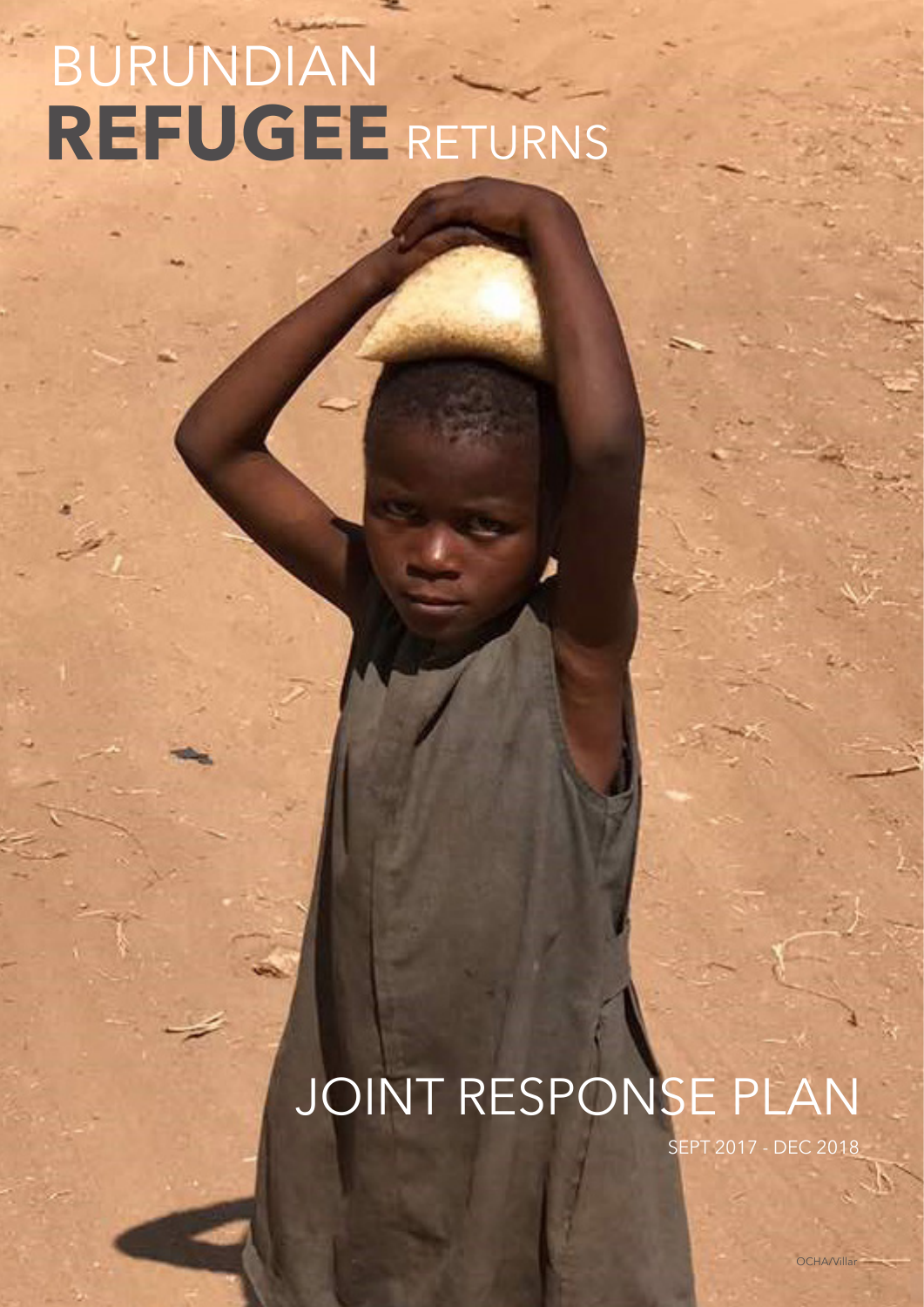

*The boundaries and names shown and the designations used on this map do not imply official endorsement or acceptance by the United Nations.*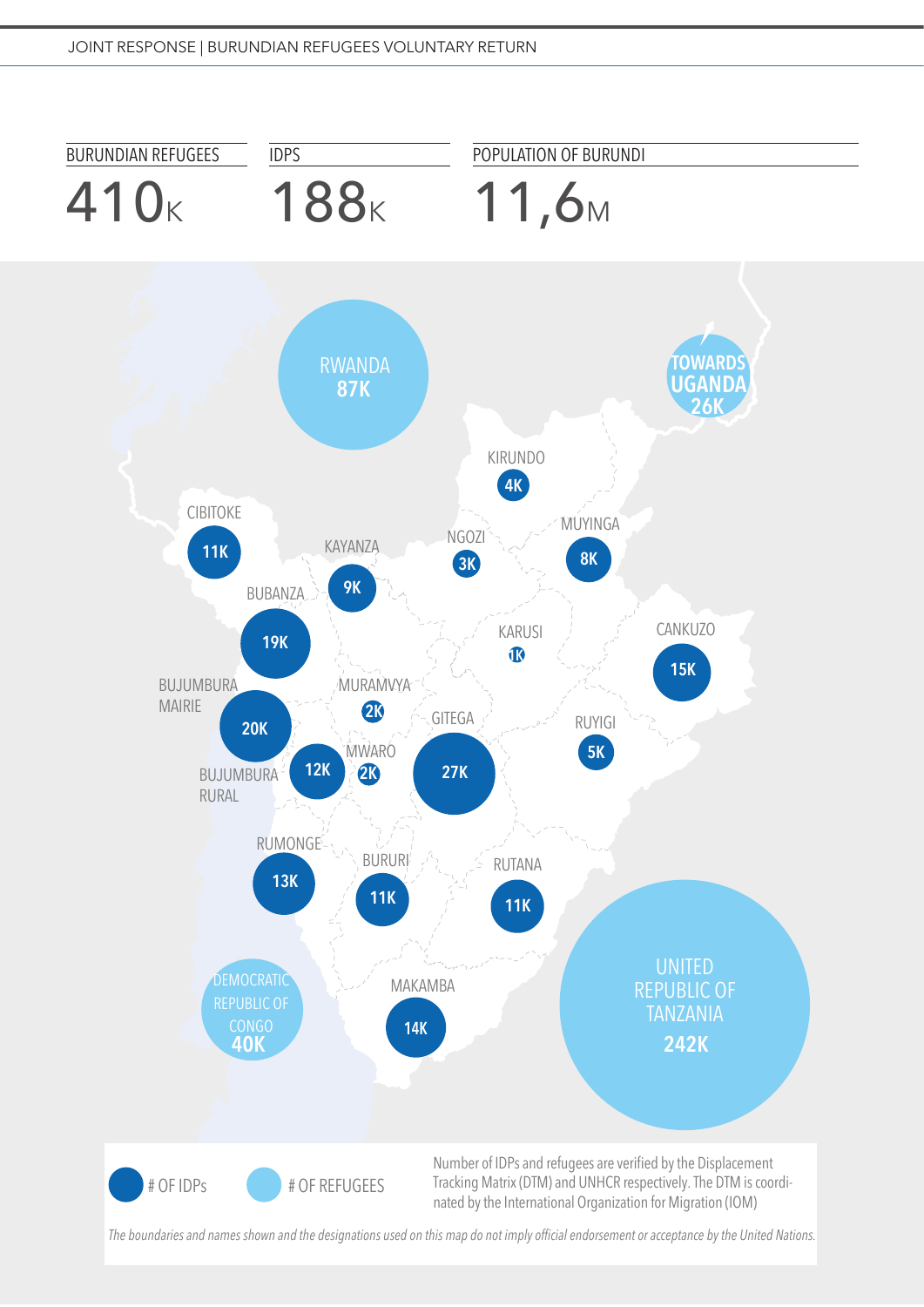# CONTEXT

The sociopolitical and economic situation stemming from the political crisis in 2015 in Burundi continues to impact the lives of the most vulnerable, leading to an increase of humanitarian needs as well as ongoing external and internal displacement.

To date, over 410,000 Burundians have fled to neighboring countries. Tanzania hosts more than half of the Burundian refugees in the region, while the rest are mainly in Rwanda, DRC and Uganda. Following Tanzania's revocation of the prima facie policy in January 2017, the number of asylum seekers who have been able to cross the border has reduced considerably.

The Government of Burundi has encouraged the return of all Burundian refugees. On 31 August 2017 in Dar es Salaam, the Governments of Tanzania, Burundi and the United Nations High Commissioner for Refugees held a Tripartite Commission meeting and agreed to work together to assist the voluntary repatriation of over 12,900 refugees who had by then registered their desire to return.

A first phase started on 7 September and ended on 31 October 2017, through which 6,888 refugees were assisted to return in an organized manner. For the second phase, from 1 November to 31 December 2017, another estimated 6,032 refugees will be assisted. For 2018 inter-agency partners are planning for an estimated 60,000 returns, mainly from Tanzania with the possibility of smaller numbers of returns from other asylum countries.

It should be noted that although the UN has acknowledged some positive developments in Burundi in recent months, UNHCR is not yet at the stage of promoting returns pending conclusion of the ongoing political dialogue process. At the same time, UNHCR is ready to assist those refugees who expresses the desire to return to Burundi, as long as the decision is voluntary and based on a free and informed choice.

In the current socio-economic and political situation, it is critical to work jointly to support a sustainable integration of those refugees who have chosen to return. The UN system, NGOs and other partners will work together and in cooperation with the Government of Burundi to ensure that refugees return voluntarily, in safety and dignity, and that they enjoy the same rights as other citizens. Partners will support the reintegration process for those refugees who are assisted to return, as well those who have already or may opt to return on their own.

#### **Conditions for Return**

Refugee returns are taking place against a backdrop of very challenging conditions in Burundi, one of the poorest countries in the world, with some of the most acute and chronic needs and where currently more than 3 million Burundians are in need of humanitarian assistance: one out of four Burundians is expected to be at emergency levels of food insecurity by the end of the year; malaria affects most of the country with 6.2 million cases in a country of 11.6 million people, and which has caused 2,700 deaths thus far; one out of four Burundians has no or limited access to water; the delivery of basic services like health and education are under risk due to severe reductions in the state budget and protection concerns including the safety of minors and gender-based violence have increased in a context of socio-economic decline. The majority of the emergency affected population are children (39%), while 32% are women. Women endure extreme hardships, such as increased violence and insecurity (including ''survival sex''), restricted mobility and additional domestic and livelihoods responsibilities. In addition, the trauma on women and girls represents a serious concern and a social destabilization risk.

At the same time, Burundi continues to register high levels of displacement: the number of internally displaced people (IDPs) recorded in the country amounts to nearly 190,000. Some 35 per cent of these IDPs have been displaced for social and political reasons, while 65 per cent were forced out of their homes due to natural hazards or socio-economic reasons. Almost two out of three have noted severe food insecurity as a reason for leaving their homes.

Refugee returns and further displacement will put additional pressure on already extremely vulnerable and fragile communities. Resentment of the assistance received by returnees could increase social tensions, conflict and protection risks. For these reasons, it is essential that the resilience of the host communities and IDP populations is reinforced in order to support the sustainable integration of the returnees. This includes access to the most essential services for all at community level. Failure to do so could lead to an increase in conflict, protection risks, epidemics, further internal or external displacement and a new spike in urgent humanitarian needs. Particular attention must be given to the protection challenges faced by returning and other emergency affected women and girls.

Further to the current return of refugees and in order to ensure sustainable reintegration, UN agencies and NGOs in collaboration with the national authorities will carry out participatory needs assessments in communities of return. This will allow partners to identify short to mid-term needs. A multi-sectoral and genderresponse plan based on these participatory assessments will respond to identified risks and support the prevention of potential conflicts. Returnee protection monitoring will be undertaken so as to identify potential risks and needs for immediate response and that will feed into the design of longer term social cohesion and conflict prevention activities at the community level. Protection monitoring at borders will also be enhanced.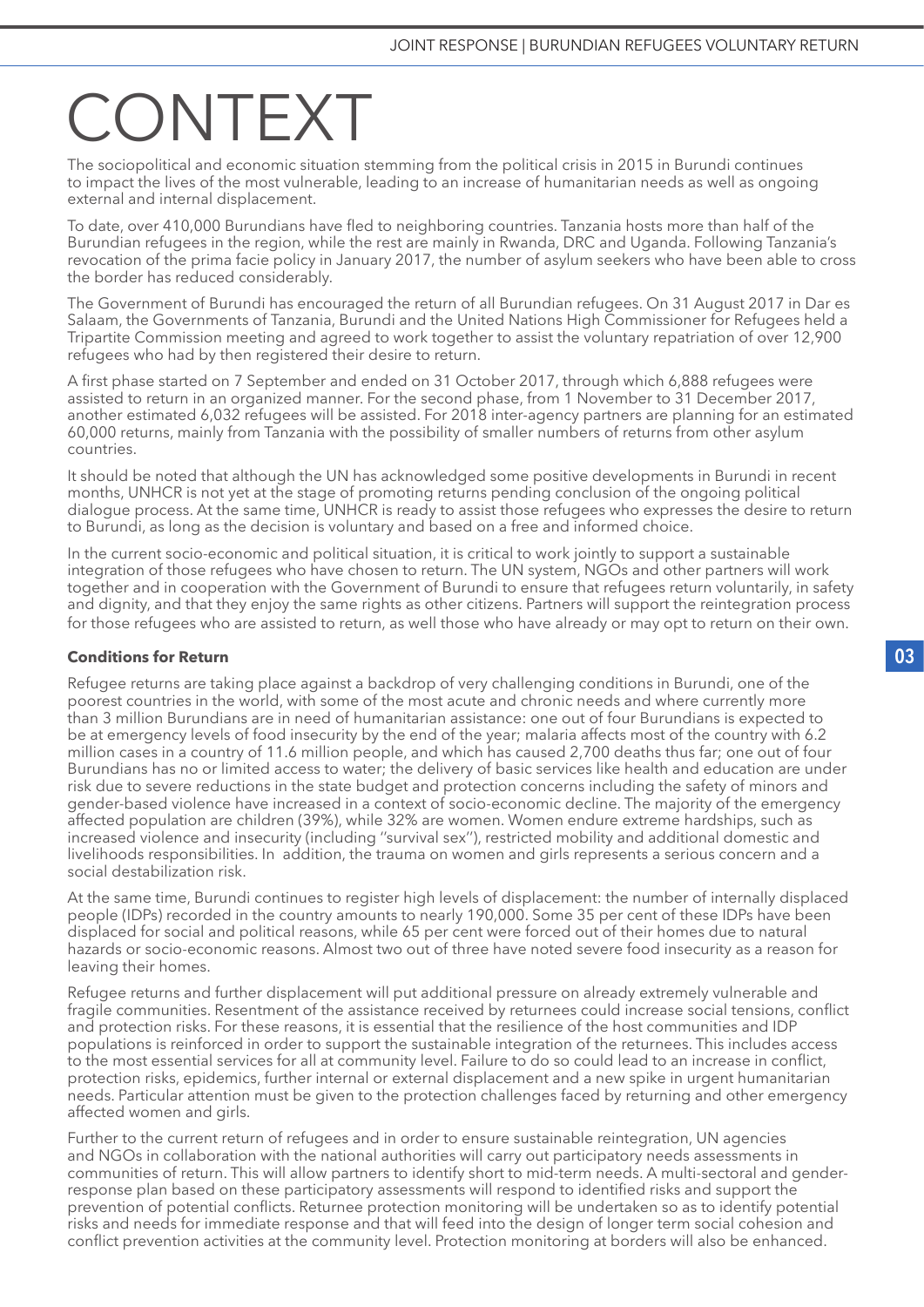# **OBJECTIVES**

Through this plan, the humanitarian and development community, in collaboration with the Burundian authorities, will work to meet the following needs with priority attention given to women, children, young and marginalized people:

- Ensuring a dignified and efficient reception of **returnees** including registration, profiling, support at the border and the transit centers, transport, as well as the provision of immediate assistance for the most vulnerable.
- Creating a **safe environment and ensuring access to essential services** including food, safe and adequate shelter, water and sanitation, health and nutrition, education, and **protection** as well as critical infrastructure and income generating and self-reliance opportunities. This includes supporting service provision in the communities of return.
- Ensuring **durable solutions** for displacement-affected populations, including IDPs, in the areas of return.
- Supporting and reinforcing existing social capital assets that can facilitate mediation and **conflict resolution** efforts for the peaceful coexistance of commnunities.

## PRINCIPLES

The UN and humanitarian community will ensure the assistance provided respects the following principles:

#### **Voluntary return**

The decision by refugees to return to Burundi is voluntary, based on a free and informed choice, returns need to take place in safety and dignity and returnees should enjoy the same rights as other citizens.

#### **"Do no harm", prevention and humanitarian principles**

"Do no harm" and prevention or minimization of suffering remain underlying principles for humanitarian action. In the case of Burundi, and in line with the UN Secretary-General's Human Rights Up Front initiative, prevention includes protection, strengthening social cohesion and human rights monitoring targeting both returnees and host communities, providing early warning of large scale population movements accross the country as well as heightened communal tensions, bringing any violation of human rights to the attention of authorities and

seeking redress. Minimizing suffering entails all UN agencies working

together to address the basic needs of Burundians while taking into account the humanitarian principles of humanity, neutrality, impartiality and independence. Furthermore, UN agencies will seek to address the identified vulnerabilities, comprising but not limited to, human security, violence including sexual and gender based violence, political instability, as well as conflict related to property and land issues.

#### **Targeting the most vulnerable groups**

Including children of school-going age, victims and survivors of sexual and gender based violence, pregnant women, the elderly, and chronically sick, who will require specific assistance and protection. Access to education, health services and social services will be prioritized, including through construction and rehabilitation of related infrastructure.

## AN INTEGRATED RESPONSE

#### **Linking Humanitarian, Development and Prevention**

The present plan ensures an integrated view, planning and response by the UN and the Humanitarian Country Team to the overall needs triggered by the return movements.

The plan aims at responding to the most urgent humanitarian needs, preventing further conflicts, risks and needs and looking into solutions which are durable, despite the difficult context.

The needs identified and included in this Response Plan will be added to the 2017 overall Humanitarian Response Plan and those for 2018 will be reflected in the HRP which is being prepared for 2018. The reintegration needs will be included into the Resilience/Prevention framework planned for Burundi 2018 and will be reflected in the 2017-2018 Joint UNDAF Workplan.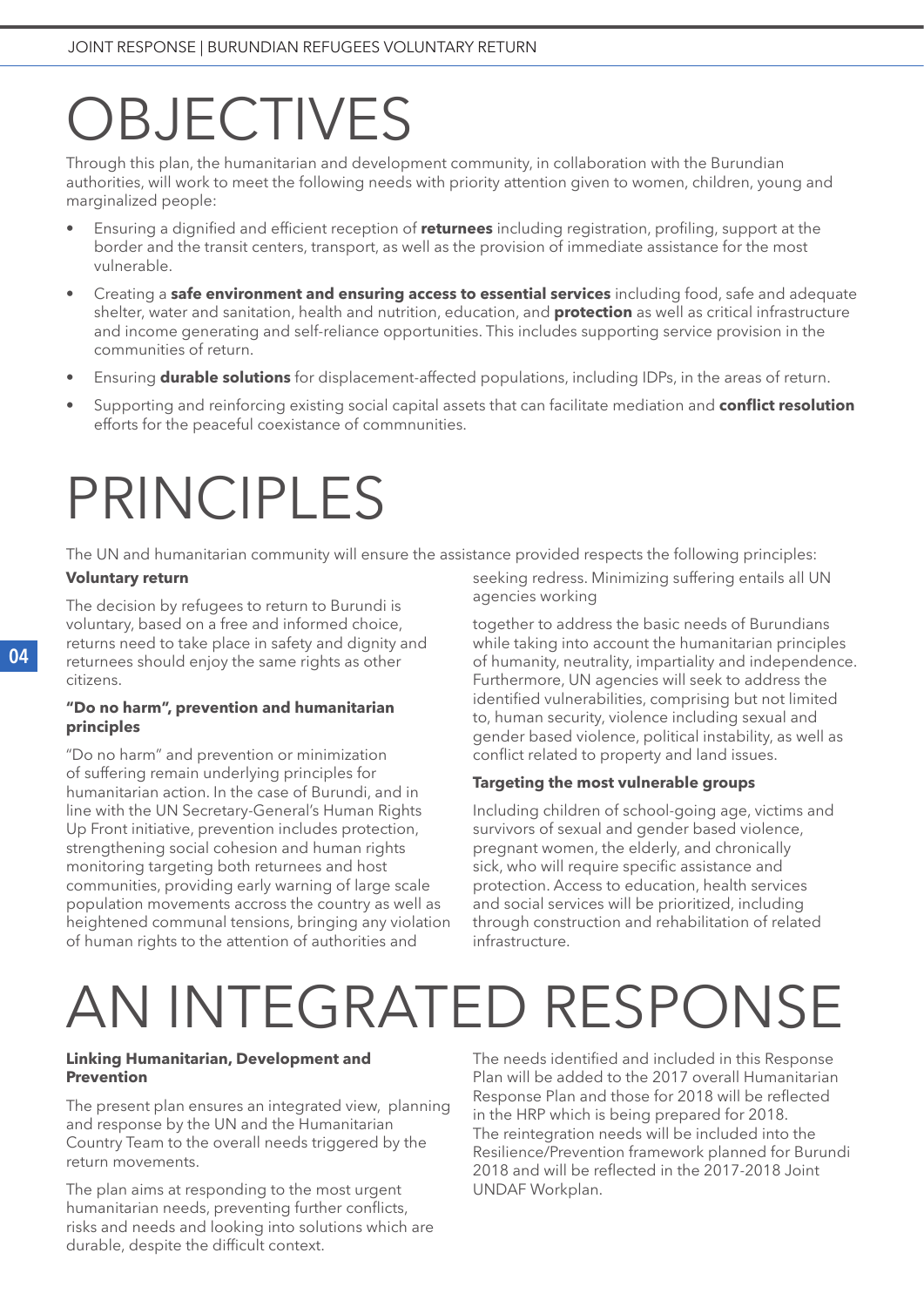|                                              | 2017    | 2018   |
|----------------------------------------------|---------|--------|
| Estimated number of assisted repatriations   | 13,000  | 60,000 |
| Estimated number of self-organized returnees | 30,000  |        |
| Host communities and IDPs                    | 200,000 |        |
| <b>People targeted</b>                       | 303,000 |        |



**ESTIMATED** REINTEGRATION NEEDS 2017 - 2018

USD

15.4<sub>M</sub>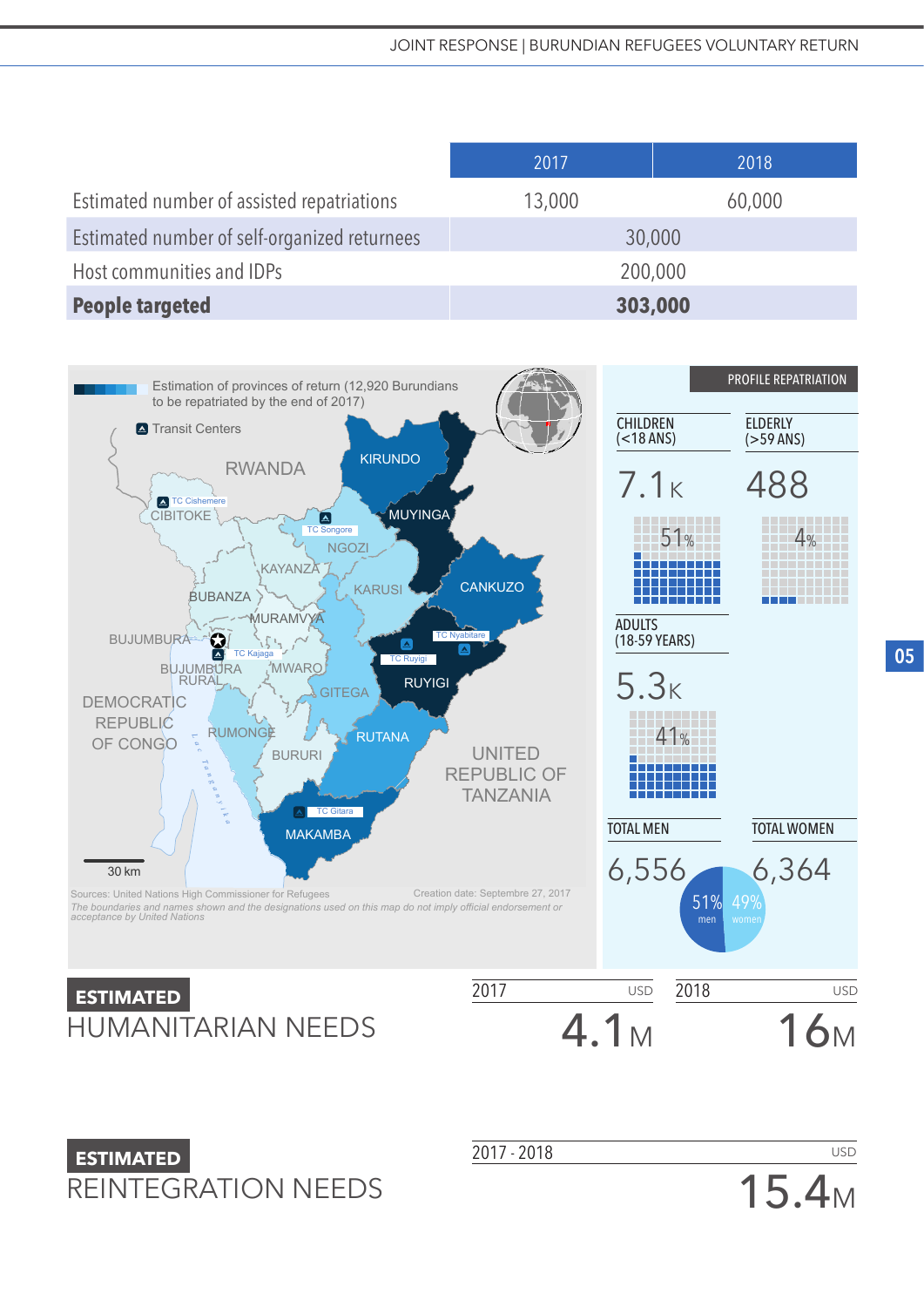## HUMANITARIAN RESPONSE

## **TRANSPORTATION and LOGISTICS** BUDGET



Beneficiaries: 73,000

**Objective:** *ensuring a safe return of refugees from the border to their final destination in Burundi, assisting with reception, transit and onward transportation in a dignified, humane and protected manner.* 

| Activity                                                                                                                            | Partner            | 2017                     | 2018                    | Amount<br>(USD) |
|-------------------------------------------------------------------------------------------------------------------------------------|--------------------|--------------------------|-------------------------|-----------------|
| 1.1. Escort including orientation                                                                                                   | UNHCR and IOM      | 60,000                   | 100,000                 | 160,000         |
| 1.2 . Ensure secondary transportation of persons and goods for all<br>returnees from the transit centers to their respectives areas | IOM, UNHCR and IRC | 350,000<br>UNHCR and IRC | 2,648,346<br><b>IOM</b> | 2,998,346       |
| 1.3. Transportation coordination and management                                                                                     | <b>IOM</b>         | 0                        | 70,000                  | 70,000          |
| <b>Total</b>                                                                                                                        |                    | 410,000                  | 2,818,346               | 3,228,346       |

## **PROTECTION MONITORING**

BUDGET

2,400,000 USD

#### Beneficiaries: 103,000 Indirect beneficiaries (all population in border provinces<sup>1</sup>): 3,700,000

1. Cankuzo, Kirundo, Makamba, Muyinga, Rutana, Ruyigi

**Objective:** as agreed at the Tripartite meeting, monitoring the developments and conditions along the border as well and a close follow up of the return is essential so as to ensure that the return takes place in a safe a *dignified manner as well as to assess the protection situation in the areas of return, in order to identify and*  reduce protection risks at the border and return areas, prepare a fully sustainable reintegration process and *to ensure returnees' access to durable solutions. This will include the strengthening of the capacity of local authorities and actors as well as follow up of the situation of returnees in the host communities, as well as the monitoring of compliance with international norms and standards.*

#### CORE ACTIVITIES

| Activity                                                                                                | Partner      | 2017    | 2018      | Amount (USD) |
|---------------------------------------------------------------------------------------------------------|--------------|---------|-----------|--------------|
| 2.1. Monitor the situation of returnees through a network of monitors                                   | <b>UNHCR</b> | 250,000 | 1,000,000 | 1,250,000    |
| 2.2. Post distribution monitoring at community level/screening and referral<br>at community level       | <b>WFP</b>   | 150,000 | $\theta$  | 150,000      |
| 2.3 Monitoring and support of protection actors along the border (part of<br>the reintegration process) | <b>UNHCR</b> | 200,000 | 800,000   | 1,000,000    |
| <b>Total</b>                                                                                            |              | 600,000 | 1,800,000 | 2,400,000    |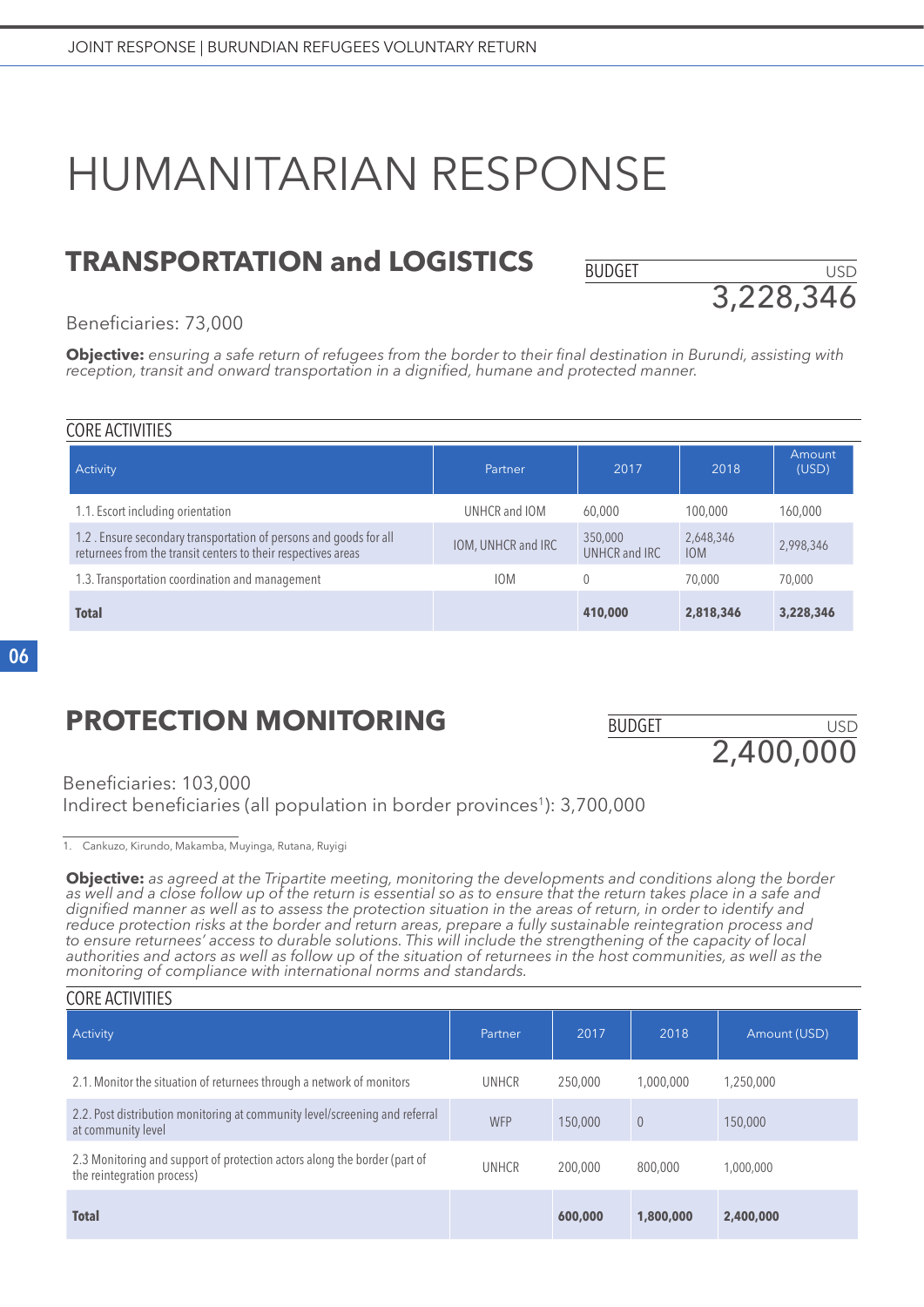### **TRANSIT CENTERS** BUDGET



#### Beneficiaries: 73,000

**Objective:** receive nearly 73,000 returnees in a dignified and safe manner, undertaking biometric registration,<br>profiling, as well as the provision of immediate assistance in terms of protection, including for children, p *with disabilities and survivors of GBV, health screening and assistance, including reproductive health, and food support for the most vulnerable. Five transit centres (Gitara, Nyabitare, Ruyigi, Songore and Kjaganitoring) will be upgraded, rehabilitated or reconstructed in compliance with international norms and standards to host the planned amount of returns as well as future arrivals.*

| <b>CORE ACTIVITIES</b>                                                                                                                 |                           |           |           |              |
|----------------------------------------------------------------------------------------------------------------------------------------|---------------------------|-----------|-----------|--------------|
| Activity                                                                                                                               | Partner                   |           | 2018      | Amount (USD) |
| 3.1. Rehabilitation of 5 transit centers                                                                                               | <b>UNHCR</b>              | 590,000   | 300,000   | 890,000      |
| 3.2. Medical screening for each returnee                                                                                               | UNHCR, GVC                | 35,000    | 100,000   | 135,000      |
| 3.4. Provision of hot meals                                                                                                            | <b>UNHCR</b>              | 60,000    | 140,000   | 200,000      |
| 3.5. Special assistance for PoC with specific needs provided                                                                           | <b>UNHCR</b>              | 45,000    | 200,000   | 245,000      |
| 3.6. Logistic and Supply for the facilitation of the repatriation programme                                                            | <b>UNHCR</b> and partners | 150,000   | 350,000   | 500,000      |
| 3.7. General management of the repatriation programme (i.e. data<br>verification) coordination and communication                       | <b>UNHCR</b>              | 212,000   | 350,000   | 562,000      |
| 3.8. Integrated package for children in transit centers (child protection,<br>WASH)                                                    | <b>UNICEF and NGOs</b>    | 100,000   | 250,000   | 350,000      |
| 3.9. Contribute to addressing the immediate needs of GBV survivors and<br>reproductive health of women during the repatriation process | UNFPA/CRB/CDFC/IRC        | $\theta$  | 25,000    | 25,000       |
| <b>Total</b>                                                                                                                           |                           | 1,192,000 | 1,715,000 | 2,907,000    |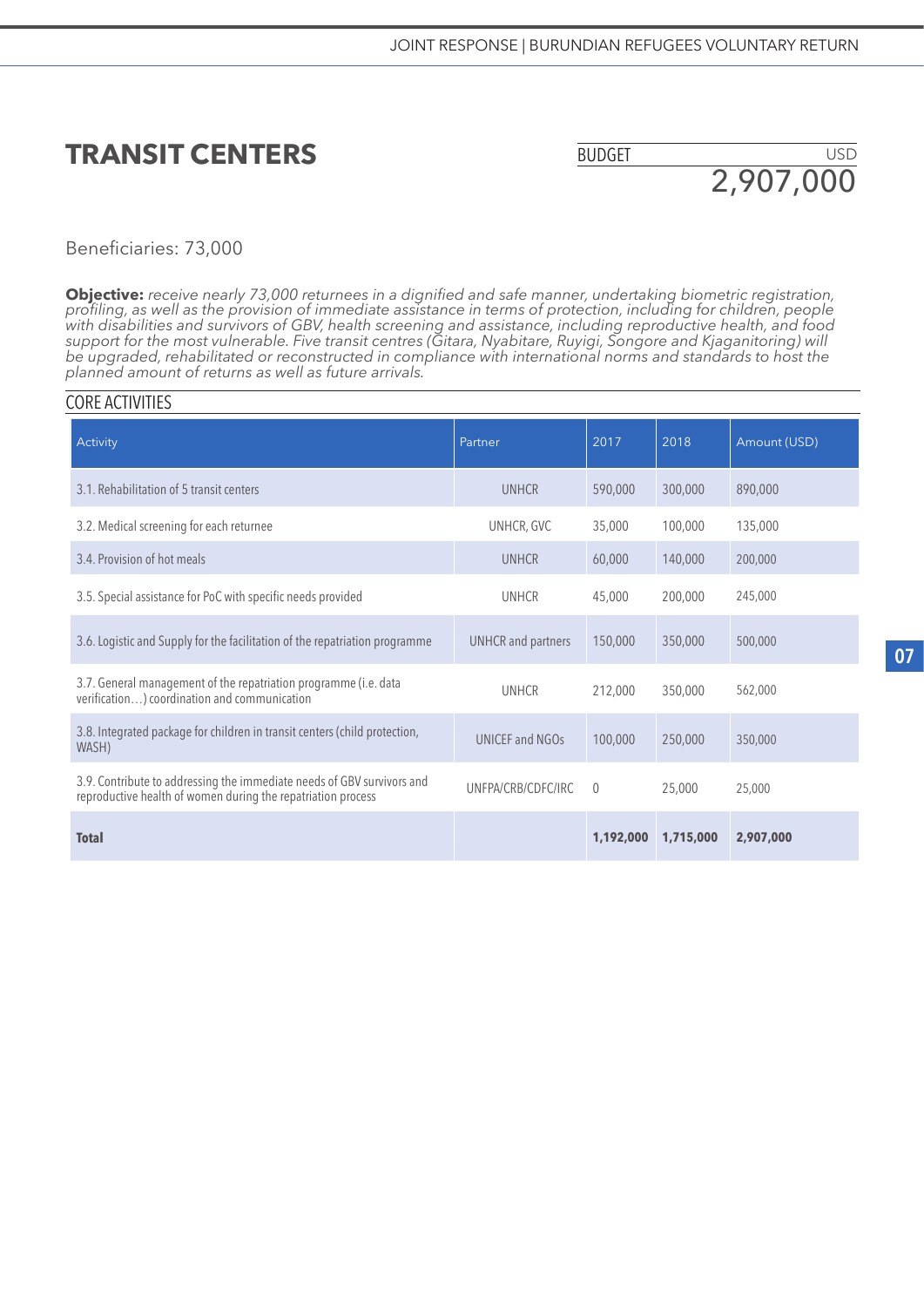### **RETURN KITS**

#### BUDGET

11,238,250 USD

Beneficiaries: 73,000

**Objective:** *in order to facilitate their return, targeted families will be provided with a return package composed of a cash grant (40USD per adult and 20USD per minor), NFIs and a 3-month food ration. In addition, households in need for temporary shelter support will be assisted with a shelter kit. Women, girls and babies' needs will be supported through dignity kits and other key items.*

| <b>CORE ACTIVITIES</b>                               |                 |           |           |              |
|------------------------------------------------------|-----------------|-----------|-----------|--------------|
| Activity                                             | Partner         | 2017      | 2018      | Amount (USD) |
| 4.1. Food support for 3 months                       | <b>WFP</b>      | 500,000   | 2,000,000 | 2,500,000    |
| 4.2. Cash                                            | <b>UNHCR</b>    | 720,000   | 2,690,000 | 3,410,000    |
| 4.3. Targeted NFI and shelter kits                   | <b>IOM</b>      | 88,750    | 2,337,500 | 2,426,250    |
| 4.4. NFIs                                            | <b>UNHCR</b>    | 493,000   | 1,900,000 | 2,393,000    |
| 4.5. Dignity Kits (babies, pregnant women and girls) | IRC/UNHCR/UNFPA | 100,000   | 409,000   | 509,000      |
| <b>Total</b>                                         |                 | 1,901,750 | 9,336,500 | 11,238,250   |

### **BORDER MANAGEMENT**

| <b>BUDGET</b> |         |
|---------------|---------|
|               | 370,000 |

Beneficiaries: 103,000

CORE ACTIVITIES

**Objective:** *this component aims to improve border management by helping the Government of Burundi to strengthen the administrative structures, operational systems, and human resources necessary to respond effectively and sensitively to these returnees.*

| Activity                                                                           | Partner    | 2017     | 2018    | Amount (USD) |
|------------------------------------------------------------------------------------|------------|----------|---------|--------------|
| 5.1. Training on border registration system                                        | <b>IOM</b> | $\theta$ | 60,000  | 60,000       |
| 5.2. Training on countering trafficking and working with vulnerable<br>populations | <b>IOM</b> | $\theta$ | 30,000  | 30,000       |
| 5.3 Installation of additional equipment and materials                             | <b>IOM</b> | $\theta$ | 80,000  | 80,000       |
| 5.4 Establishment of mobile immigration unit                                       | <b>IOM</b> | $\theta$ | 80,000  | 80,000       |
| 5.5 Border management coordination                                                 | <b>IOM</b> | $\theta$ | 120,000 | 120,000      |
| <b>Total</b>                                                                       |            |          | 370,000 | 370,000      |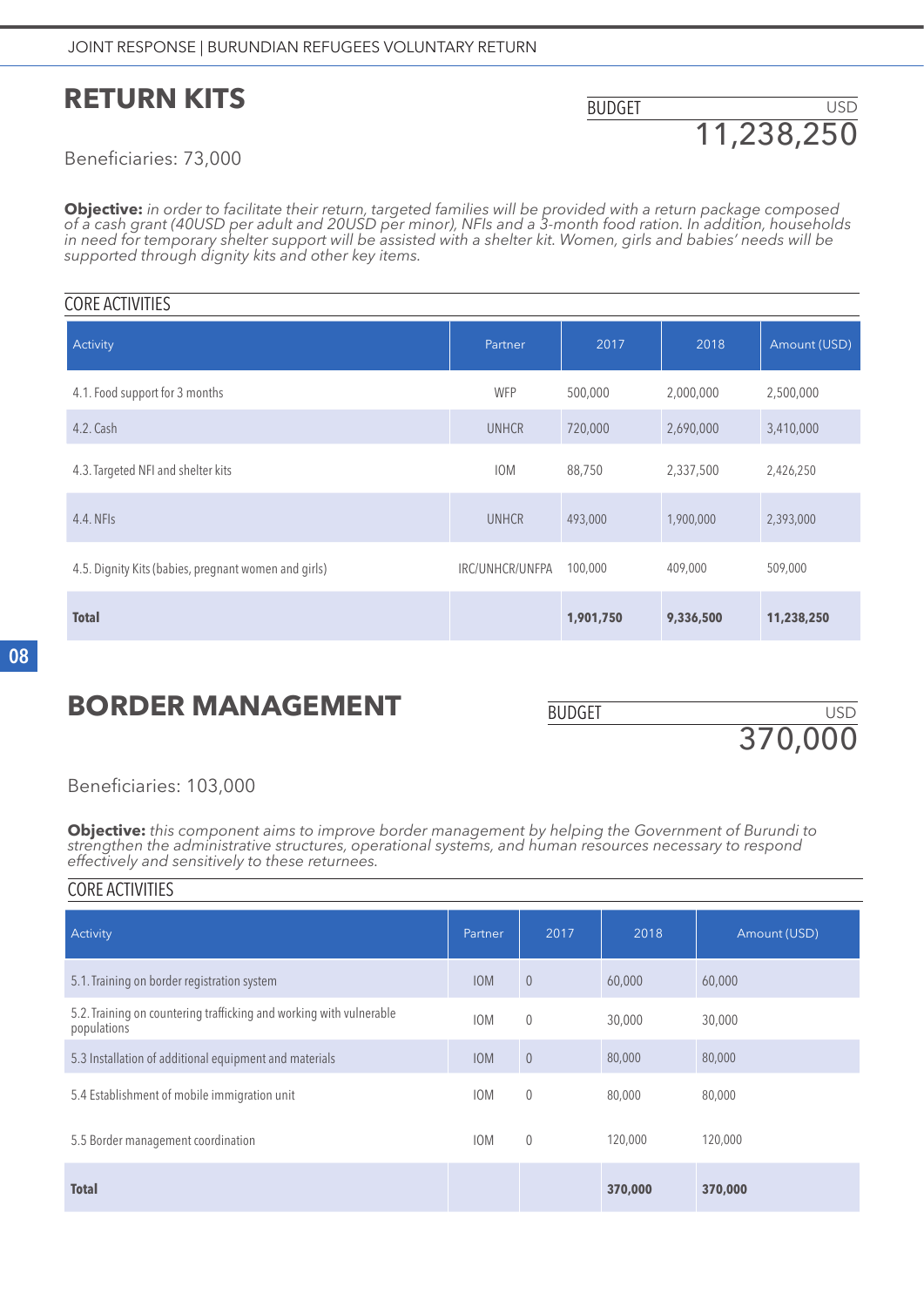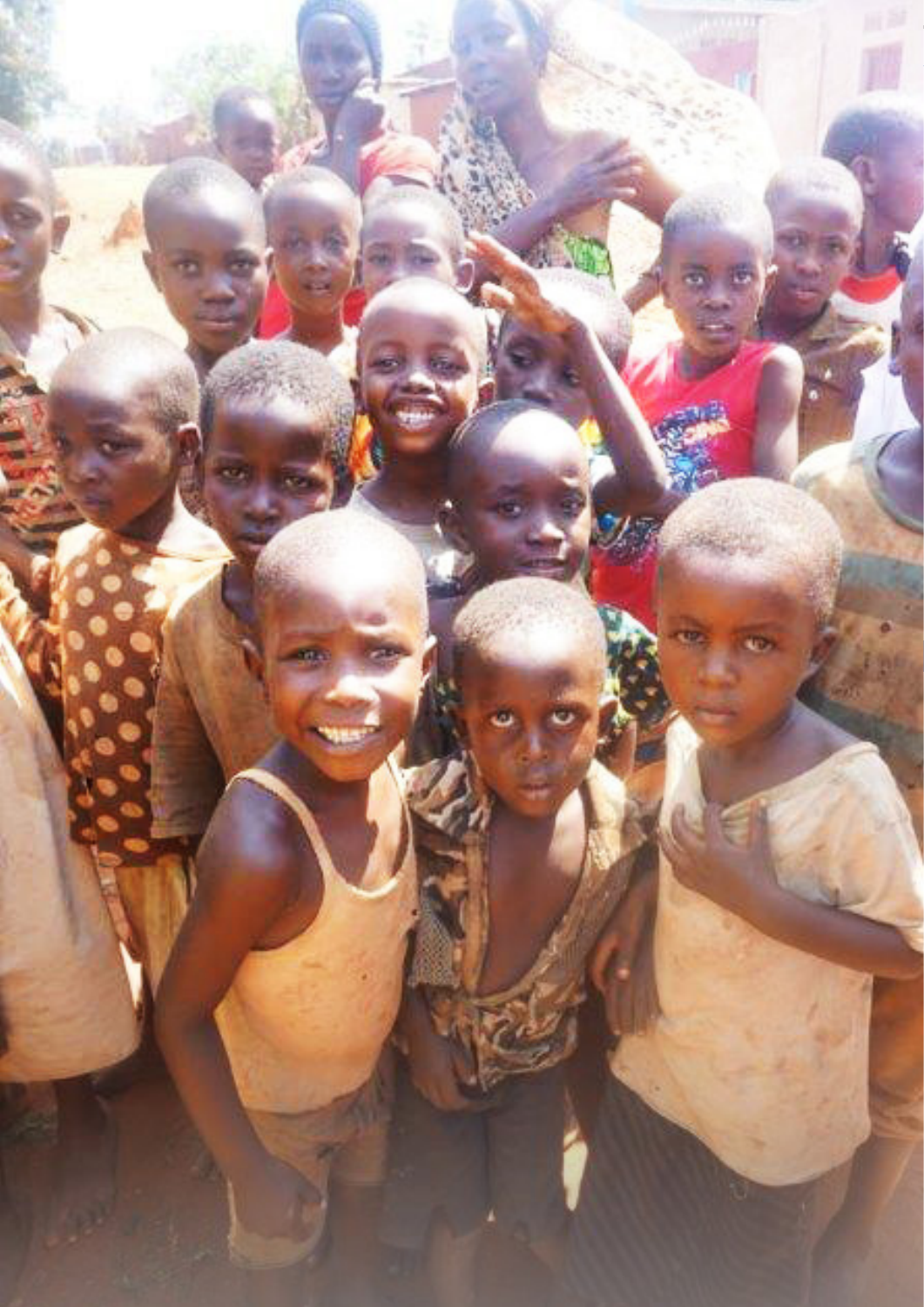# REINTEGRATION

### **PROVISION OF BASIC SERVICES AT COMMUNITY LEVEL**

BUDGET

15,402,688 USD

Beneficiaries: 303,000

Objective: The reintegration phase will ensure that returnees' living standards are not below the host communities due to the losses they have experienced in displacement to and from Tanzania. Both returnees and members of the host communities including IDPs with a specific attention to women, children, young and marginalized people will have increased access to essential social services and livelihood and employment opportunities.

In addition, the reintegration phase will aim to strengthen the resilience of both returnees and host communities based on the national reintegration strategy based on durable solutions, and will prevent potential community violence and conflicts that displacement, return, and reintegration could trigger in an already weakened socio economic environment. Community members will also be engaged in peaceful ways to resolve conflicts and grievances, and became key actors of peace and development in these communities.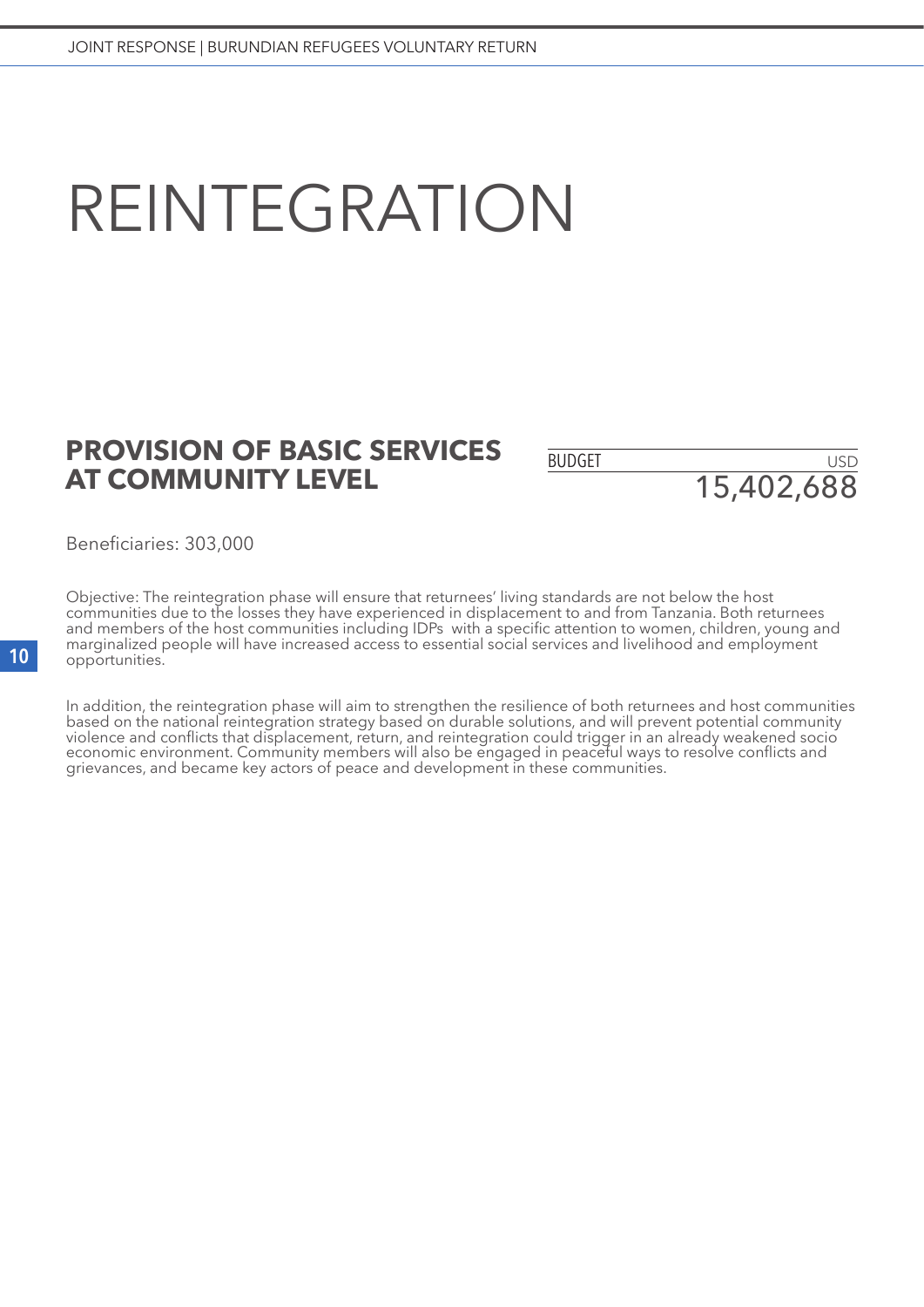#### JOINT RESPONSE | BURUNDIAN REFUGEES VOLUNTARY RETURN

#### CORE ACTIVITIES

| Activity                                                                                                                              | Partner                                                                  | Amount (USD) |
|---------------------------------------------------------------------------------------------------------------------------------------|--------------------------------------------------------------------------|--------------|
| 9.1. Health                                                                                                                           |                                                                          | 1,026,688    |
| Coordination                                                                                                                          | <b>WHO</b>                                                               | 25,000       |
| Surveillance, alert and response to diseases                                                                                          | <b>WHO</b>                                                               | 20,000       |
| <b>TC Health Services</b>                                                                                                             | <b>WHO</b>                                                               | 5,000        |
| Support 15 health centers and services                                                                                                | WHO, UNICEF, UNFPA, AHA, PNSR                                            | 500,000      |
| Health Social Mobilization on communicable diseases                                                                                   | WHO, UNICEF, UNFPA                                                       | 50,000       |
| Strengthening Capacity and monitoring                                                                                                 | WHO, UNICEF, UNFPA                                                       | 426,688      |
| 9.2. Nutrition                                                                                                                        |                                                                          | 1,291,000    |
| Ensure in areas of return adequate case management of SAM and<br>deworming                                                            | UNICEF, PRONIANUT, HEALTH CENTERS                                        | 591,000      |
| Blanket feeding and supplementary feeding programme in targeted<br>areas of return                                                    | WFP, WVI, BPS, CONCERN, GVS, CRS                                         | 700,000      |
| 9.3. Food security                                                                                                                    |                                                                          | 500,000      |
| Provision of kits of inputs for agriculture activities                                                                                | <b>FAO</b>                                                               | 500,000      |
| 9.4. Education                                                                                                                        |                                                                          | 2,090,000    |
| Support learning opportunities for out of school children (returnees,<br>IDPs and host communities)                                   | <b>UNICEF</b>                                                            | 350,000      |
| Support school feeding programmes in targeted areas of return                                                                         | WFP, BPE, CARITAS                                                        | 1,740,400    |
| 9.5. Support to spontaneous returnees                                                                                                 |                                                                          | 3,000,000    |
| Return kits (NFIs, Dignity Kits, Cash)                                                                                                | <b>UNHCR</b>                                                             | 3,000,000    |
| 9.6. Protection (child protection and GBV)                                                                                            |                                                                          | 400,000      |
| Provide children with adequate child protection services (PSS, CFS, GBV<br>and reintegration)                                         | UNICEF, UNHCR, IRC, PI                                                   | 250,000      |
| Training on PSS and GBS for CFDC members, and grassroots community<br>org and CSO                                                     | <b>UNFPA</b>                                                             | 150,000      |
| <b>9.7. WASH</b>                                                                                                                      |                                                                          | 500,000      |
| Support affected population in host communities with provision of<br>potable water, NFI and hygiene promotion                         | UNICEF, BRC                                                              | 500,000      |
| 9.8. Community resilience, Livelihoods, social cohesion and<br>mobilization                                                           |                                                                          | 6,595,000    |
| Reintegration/ needs assessment mission in return zones/livelihood                                                                    | Ministry of Interior, UNDP, FAO, UNFPA, IOM,<br>UNHCR, UNWOMEN           | 500,000      |
| Community dialogue, peace and social cohesion                                                                                         | Ministry of Interior, Youth Ministry, UNHCR, UNICEF,<br>IOM, UNFPA, UNDP | 800,000      |
| Support women cohesion spaces /multipurpose centers                                                                                   | <b>UNWOMEN</b>                                                           | 750,000      |
| Legal support                                                                                                                         | <b>UNDP</b>                                                              | 450,000      |
| Support reintegration and coordination mechanism at national and<br>local level                                                       | UNDP, IOM                                                                | 95,000       |
| Quick impact activities through cash for work and income generating<br>activities; professional training; work small entrepreneurship | FAO, UNDP, IOM, UNFPA, UNWOMEN, UNHCR                                    | 4,000,000    |
| <b>Total</b>                                                                                                                          |                                                                          | 15,402,688   |